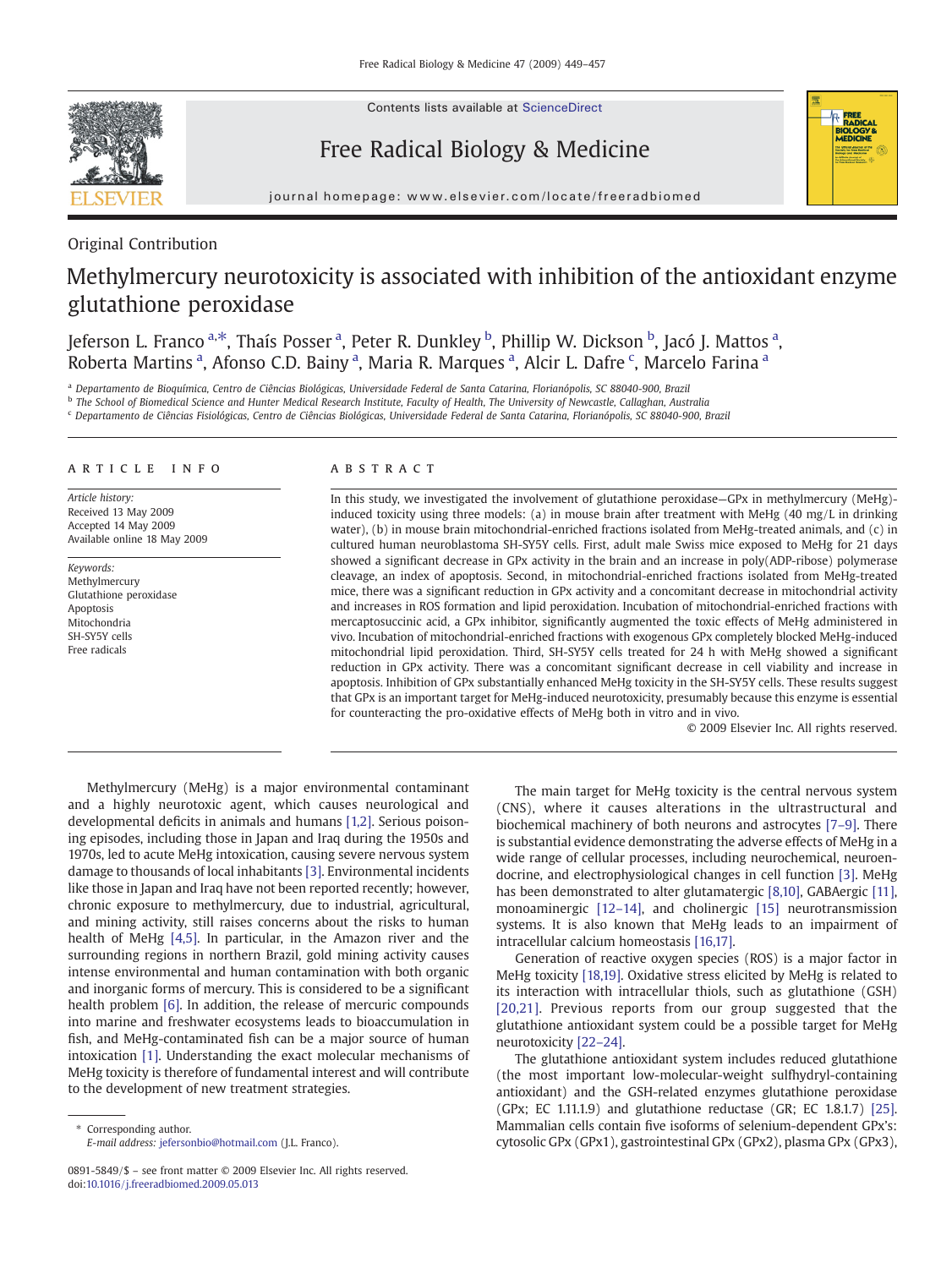phospholipid hydroperoxide GPx (GPx4), and, in humans, GPx6, expressed only in the olfactory system [\[26\]](#page-7-0). GPx1, also called cytosolic or cellular GPx, is the most prominent GPx isoform and it is able to reduce hydrogen peroxide and a range of organic peroxides, including phospholipid hydroperoxide and long-chain fatty acid peroxides, by expending GSH [\[27\].](#page-7-0) GPx1 is very specific for GSH as a reducing substrate. It utilizes the combined action of GPx and GR to convert oxidized glutathione (GSSG) to its reduced form via a β-nicotinamide adenine dinucleotide phosphate sodium salt, reduced form (NADPH) dependent mechanism. This is a major antioxidant system in the CNS [\[25\]](#page-7-0). There is increased susceptibility to oxidative stress in animals lacking GPx1 [\[28,29\]](#page-7-0), whereas overexpression of GPx1 is shown to have beneficial affects against pro-oxidative conditions, both in animals [30–[32\]](#page-7-0) and in cell culture models [\[33,34\]](#page-7-0).

A decrease in GPx activity renders cells susceptible to oxidative stress. GPx can be inhibited by nitric oxide [\[35\],](#page-7-0) homocysteine [\[36\],](#page-7-0) and a range of mercaptans [\[37\]](#page-7-0). In particular, our group has documented the inhibition of GPx by mercury compounds in vivo [22–[24\]](#page-7-0). Because GPx represents a major enzyme in the cellular machinery leading to peroxide detoxification and defense against oxidative stress, and MeHg is known to induce peroxide generation by cells, we aimed to investigate the participation of GPx in the toxicity induced by MeHg using both in vivo and in vitro approaches. In this study, we show that MeHg inhibits the activity of GPx in the mouse brain, in isolated mouse brain mitochondrial-enriched fractions, and in cultured SH-SY5Y cells. This phenomenon is concomitant with alterations in oxidative stress and apoptotic markers.

# Materials and methods

#### Chemicals

Sodium dodecyl sulfate–polyacrylamide gel electrophoresis (SDS– PAGE) reagents were from Bio-Rad Laboratories (Hercules, CA, USA). Molecular-weight PAGE standards, nitrocellulose membrane (Hybond ECL), ECL Plus kit, and anti-rabbit immunoglobulin (horseradish peroxidase-linked whole antibody from donkey) were from GE HealthCare (Little Chalfont, UK). MeHg, mercaptosuccinic acid (MS), 1,3-bis(2-chloroethyl)-1-nitrosourea (BCNU), β-actin antibody, MTT (3-(4,5-dimethyl-thiazol-2-yl)-2,5-diphenyl-tetrazolium bromide), GSH, NADPH, 5-5′-dithiobis-(2-nitrobenzoic) acid, GR from baker's yeast, catalase, superoxide dismutase, GPx, tert-butylhydroperoxide (TBOOH), Triton X-100, and xylenol orange were from Sigma Chemical Co. (St. Louis, MO, USA). Poly(ADP-ribose) polymerase 1 (PARP-1) antibody was obtained from Santa Cruz Biotechnology (Santa Cruz, CA, USA). GSSG was obtained from Fluka (Steinheim, Switzerland). Tissue culture reagents were from Sigma Chemical Co. and were of analytical or tissue culture grade.

# Animals and treatments

Male Swiss mice (2–3 months of age) were treated with a dose of 40 mg/L MeHg diluted in tap water and they drank this MeHg solution for 21 days. This protocol increases the level of MeHg in mouse brain and induces locomotor deficits on the rotarod and open-field tasks [\[38,22,24\]](#page-7-0).

# Isolation of mitochondrial-enriched fractions

Mitochondrial-enriched fractions were prepared essentially as described previously [\[39\]](#page-7-0). Twenty-four hours after MeHg treatment was finished, mouse brains were removed and homogenized on ice in 10 vol of isolation medium (10 mM Hepes buffer, pH 7.0, containing 220 mM mannitol, 68 mM sucrose, 10 mM KCl, and 0.1% serum albumin) and the homogenate was centrifuged at 4°C for 10 min at 1000 g. The supernatant was then centrifuged at 17,500 g for 10 min at 4°C, resulting in a myelin-rich supernatant and a pellet consisting of synaptosomes and free mitochondria. The supernatant was discarded, and the pellet was resuspended in the isolation medium without albumin. The mitochondrial-enriched fractions were kept on ice for no longer than 1 h until the experiments were performed.

# Cell culture

The human neuroblastoma SH-SY5Y cell line (CRL-2266) was obtained from the American Type Culture Collection ([http://www.](http://www.atcc.org) [atcc.org\)](http://www.atcc.org). The cells were grown in Dulbecco's modified Eagle's medium supplemented with 10% fetal calf serum, 100 U/ml penicillin, 100 g/ml streptomycin, 4 mmol/L l-glutamine, 15 mmol/ L Hepes (pH 7.4). Cells were grown in a humidified atmosphere containing 5%  $CO<sub>2</sub>$  at 37°C in complete medium that was changed every 3–4 days. After reaching about 80% confluence the cells were plated, 48 h before treatment, on plastic culture plates at a density of  $4\times10^4$  (96-well plates),  $40\times10^4$  (12-well plates), or  $80\times10^4$  cells/ well (6-well plates). The complete medium was changed to serumfree medium 1.5 h before treatment. After this period in serum-free medium, the cells were exposed for 24 h to concentrations of MeHg solubilized in sterile 0.1 mM phosphate-buffered saline (PBS). MS and BCNU (GPx and GR inhibitors) were added 24 h before the MeHg treatment. Cell were washed five times with PBS, harvested, and prepared for biochemical analysis. The MS concentration used (500 μM) did not change cell viability in any of the protocols used. The BCNU concentration used (10 μM) also did not change cell viability.

# Cell viability and mitochondrial activity

The viability of the SH-SY5Y cells was measured using the CellTiter-Blue cell viability assay kit. The method uses the indicator dye resazurin to measure the metabolic capacity of cells, which correlates with cell viability. Viable cells will reduce resazurin into resorufin, a highly fluorescent compound. Nonviable cells have reduced ability to reduce the indicator dye and do not produce the fluorescent signal. Cells were plated into 96-well plated and subjected to various treatments. Subsequently, an aliquot of CellTiter-Blue was added to the cells, according to the manufacturer's instructions. After 1 h, the fluorescence was recorded using a fluorescence plate reader at 544  $nm_{exc}/590$  nm<sub>em</sub>. Mitochondrial activity was assessed by incubation of the mitochondrial-enriched fraction with the metabolic probe MTT as previously described [\[39\].](#page-7-0) When viable, mitochondria convert the MTT to a colorful formazan, which can be detected at 550 nm.

# Apoptosis assays

The apoptotic changes caused by MeHg were assessed by two procedures: analysis of PARP cleavage and the propidium iodide assay.

#### PARP cleavage

After treatment, samples were solubilized by addition of 2% SDS, 2 mM EDTA, 1% dithiothreitol, 10 mM glycerol, 50 mM Tris (pH 6.8). The proteins were separated by SDS–PAGE using 10% gels and then electrotransferred to nitrocellulose membranes. The membranes were washed in Tris-buffered saline with Tween (TBST) containing 100 mmol/L Tris–HCl, 0.9% NaCl, 0.1% Tween 20, pH 7.5, and incubated overnight (4°C) with PARP-1 primary antibody. Subsequently, membranes were washed in TBST and incubated for 1 h at room temperature with horseradish peroxidase-linked anti-IgG secondary specific antibody. The immunoblots were visualized on the Fuji LAS 3000 imaging system using ECL Plus detection reagents. β-actin immunocontent was used as protein loading control.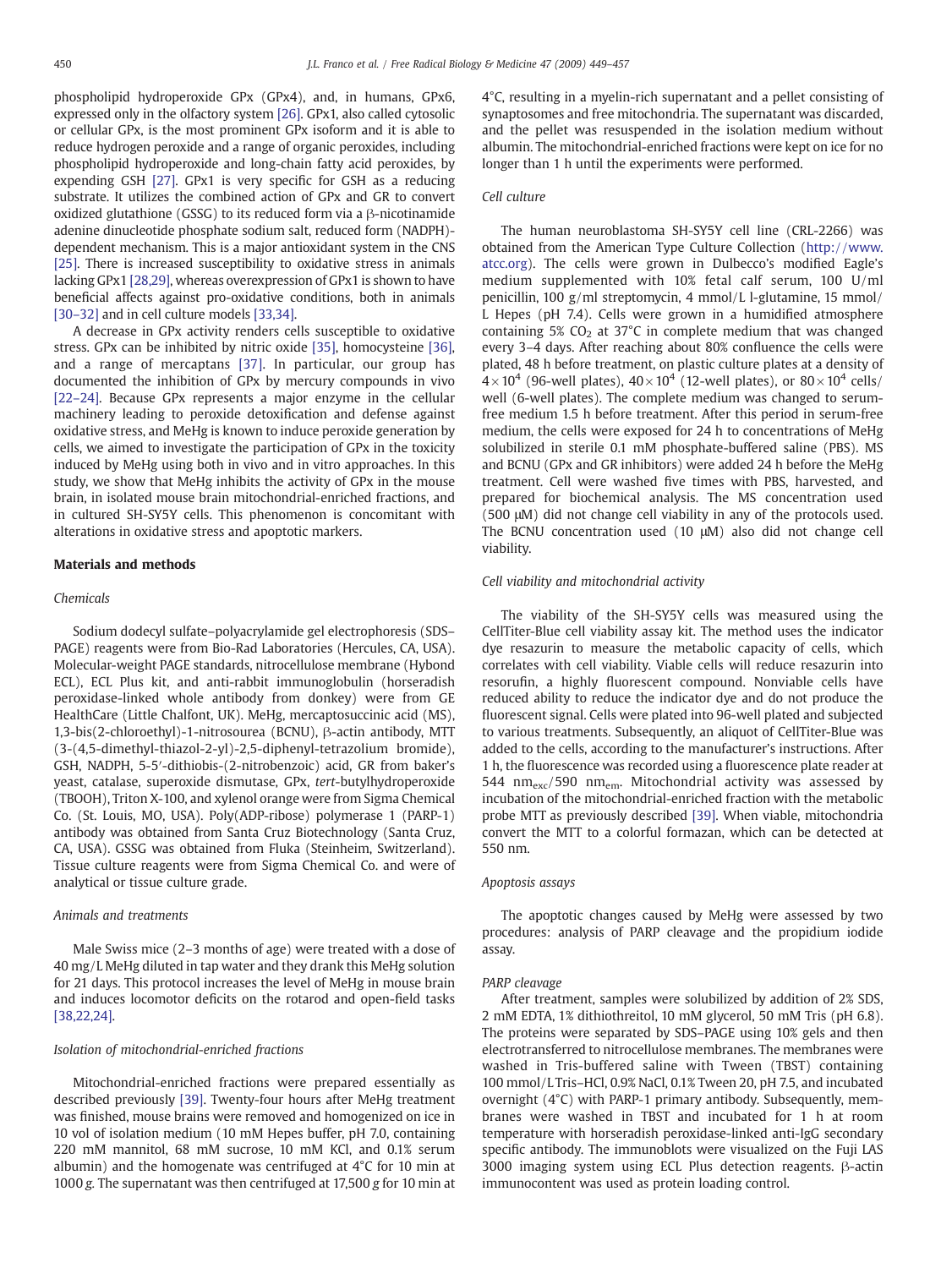# <span id="page-2-0"></span>Propidium iodide assay

Apoptotic nuclei were determined according to Nicoletti et al. [\[40\].](#page-7-0) After treatment, cells were washed with PBS and collected into  $12 \times 75$ -mm polystyrene tubes and centrifuged at 200 g. Subsequently, 0.5 ml of a hypotonic buffer (50 μg/ml propidium iodide in 0.1% sodium citrate plus 0.1% Triton X-100) was added to the cell pellet and the tubes were kept in the dark at 4°C overnight before flowcytometric analysis. The propidium iodide fluorescence of individual nuclei was measured in the red fluorescence using a FACScan flow cytometer (Becton–Dickinson, Mountain View, CA, USA). At least 10<sup>4</sup> cells were analyzed for each sample. Apoptotic nuclei appeared as a broad hypodiploid DNA peak, which was distinguishable from the narrow hyperdiploid peak of nuclei in the control untreated cells.

# Antioxidant activity

The ability of SH-SY5Y cells to detoxify peroxides was determined as described by Dringen et al. [\[41\]](#page-7-0) with minor modifications. Cells were cultured in six-well plates. A solution of 100 μM hydrogen peroxide was applied into the cell culture wells. Straight after peroxide was applied, an aliquot (10 μl) of medium was collected and peroxide was measured using the Amplex red assay kit according to the manufacturer's instructions. The peroxide amount present from this first measurement was used as the control for each well, representing the amount of peroxide at time 0 (zero). After 1 h, a second aliquot was collected and peroxide concentration was measured. The rate of decrease in peroxide concentration was normalized as the concentration of  $H_2O_2$  degraded per minute per milligram of total protein.

To analyze the antioxidant enzyme activity, SH-SY5Y cells were harvested from six-well culture plates and lysed in 20 mM Hepes buffer (pH 7.0) by passing through a 26-gauge needle (Terumo Corp., Tokyo, Japan). Mouse brain was homogenized in 20 mM Hepes, pH 7.0 and mitochondrial fractions were lysed by freeze–thawing cycles in 20 mM Hepes, pH 7. The lysates were centrifuged at 20,000 g for



Fig. 1. Effects of MeHg exposure on GPx activity and apoptosis in mouse brain. Animals were orally treated with MeHg (40 mg/L in drinking water) for 21 days as described under Materials and methods. (A) When treatment was finished GPx activity was measured in mouse brain extracts. Activity is expressed as a percentage of control (tap water with no MeHg). Data are expressed as the means  $\pm$  SD ( $n=6$ ). \*\* $p<0.01$ . (B) Apoptotic changes in mouse brain were assessed by poly(ADP-ribose) polymerase proteolysis. PARP cleavage can be observed in the MeHg-treated groups. The image is a representative blot of two separated experiments ( $n = 4$ ). β-Actin was used as a protein content control.



Fig. 2. Effects of MeHg on GPx activity and mitochondrial function. Mice were orally treated with MeHg (40 mg/L in drinking water) for 21 days, and 24 h after treatment was finished a brain mitochondrial-enriched fraction was isolated. Controls were prepared from the brains of animals drinking tap water with no MeHg. Before measurement of mitochondrial function, except for GPx activity, mitochondria were incubated for 30 min (25°C) with chemicals as indicated. Results are expressed as a percentage of control. Data are means  $\pm$  SD (n=6); \*p<0.05, \*\*p<0.01 compared to control. (A) Mitochondrial GPx activity. (B) Mitochondrial activity.

30 min at 4°C. The supernatants were then immediately assayed for GR and GPx activity as described previously [\[23\]](#page-7-0). Briefly, GR reduces GSSG to GSH, expending NADPH, the disappearance of which can be measured at 340 nm. GPx activity was measured indirectly by the NADPH consumption at 340 nm. GPx uses GSH to reduce the tertbutylhydroperoxide-producing GSSG, which is readily reduced to GSH by excess GR, consuming NADPH. The disappearance of NADPH in this reaction reflects the GPx activity. The enzyme activities were expressed in milliunits per milligram of total protein content, which was quantified using the BCA protein assay kit.

# Reactive oxygen species, total hydroperoxides, and lipid peroxidation

ROS produced by mouse brain mitochondria was detected using the fluorescent dye 2,7-dichlorofluorescein diacetate (DCFDA) as described [\[42\]](#page-7-0). The total hydroperoxide content was assessed using the xylenol orange method [\[40\]](#page-7-0). This approach allows the detection of hydrogen peroxide as well as other hydroperoxides, including lipid hydroperoxides. The lipid peroxidation end products were determined by the TBARS assay originally described by Ohkawa et al. [\[43\].](#page-7-0)

# Data analysis

Data are expressed as the percentage of controls or enzyme activity (means  $\pm$  SE), as indicated in the figure legends. Each experiment was performed at least three times in duplicate. Statistical analysis was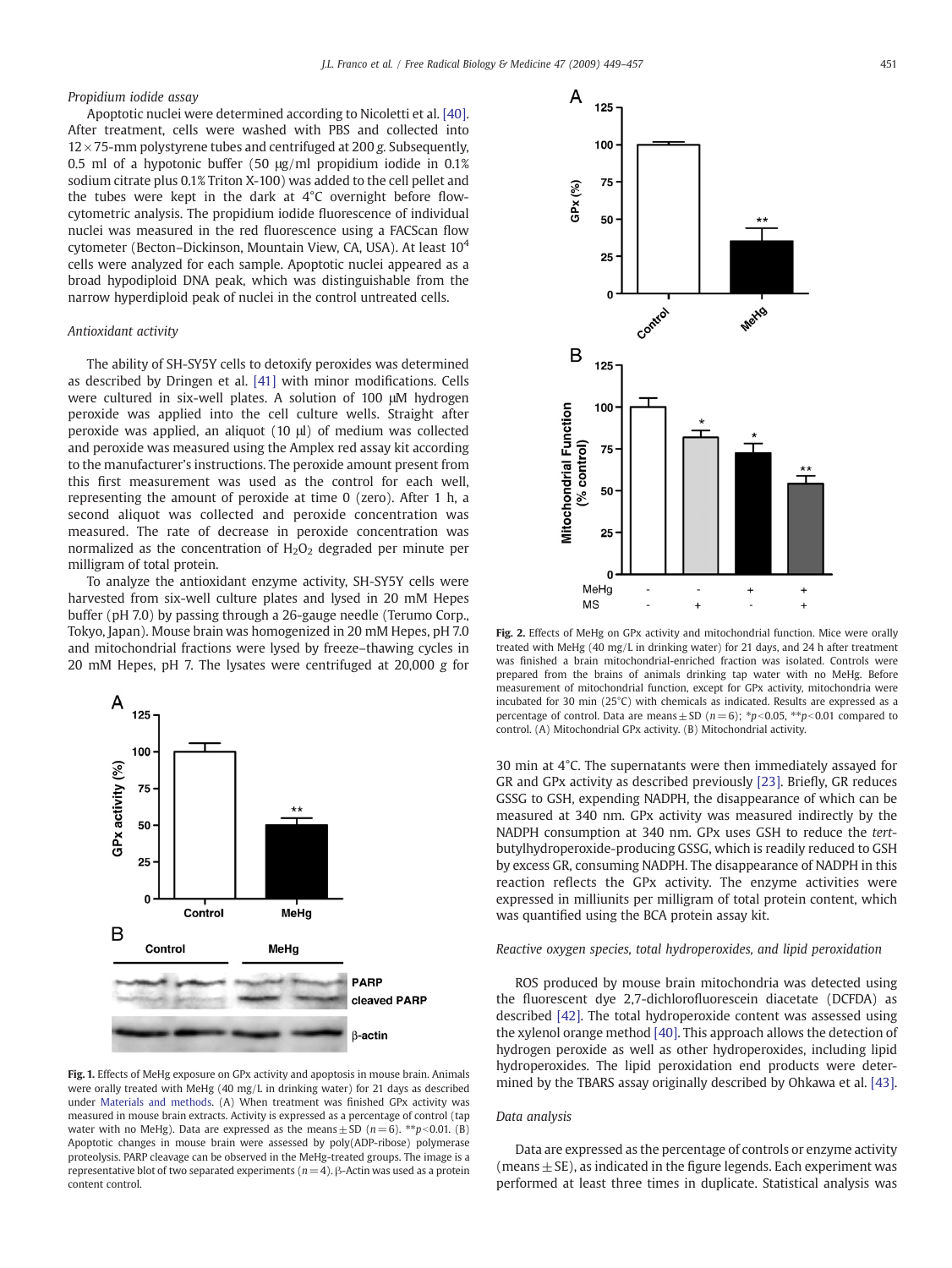<span id="page-3-0"></span>

Fig. 3. Effects of MeHg on mitochondrial ROS formation. Mice were orally treated with MeHg (40 mg/L in drinking water) for 21 days, and 24 h after treatment was finished a brain mitochondrial-enriched fraction was isolated. Controls were prepared from the brains of animals drinking tap water with no MeHg. Samples were incubated with DCFDA (10 μM) and changes in DCF fluorescence were recorded over 15 min (25°C) in the presence or absence of chemicals as indicated. Results are expressed as a percentage of control. Data are means  $\pm$  SD ( $n=6$ );  $*p<0.05$ ,  $**p<0.01$ ,  $***p<0.001$  compared to control. (A) Mitochondrial ROS formation in the presence or absence of GPx inhibitor. (B) Mitochondrial ROS formation in the presence or absence of antioxidant enzymes. MS, mercaptosuccinic acid (GPx inhibitor; 300 μM); CAT, catalase (200 U); SOD, superoxide dismutase (50 U); GPx, purified glutathione peroxidase (5 U + GSH 100 μM).

performed by one-way analysis of variance followed by Duncan's post hoc test. Values were considered statistically significant when  $p<0.05$ .

# Results

# MeHg inhibits mouse brain GPx and causes PARP cleavage

We investigated whether the treatment of adult male Swiss mice with MeHg (40 mg/L in drinking water) for 21 days causes inhibition of GPx activity [\(Fig. 1](#page-2-0)A). Oral administration of MeHg caused a significant reduction in GPx activity in the mouse brain. In parallel, we observed an increase in PARP cleavage, an index of apoptotic cell death [\(Fig. 1](#page-2-0)B). Glutathione levels were unchanged in the brains of mice after MeHg exposure (data not shown).

# Inhibition of GPx increases MeHg toxicity toward mouse brain mitochondria

Previous studies from our group have demonstrated that GPx activity is decreased after MeHg exposure [\[22](#page-7-0)–24]. To investigate a



Fig. 4. Effects of MeHg on mitochondrial peroxide production and lipid peroxidation. Mice were orally treated with MeHg (40 mg/L in drinking water) for 21 days, and 24 h after treatment was finished a brain mitochondrial-enriched fraction was isolated. Controls were prepared from the brains of animals drinking tap water with no MeHg. Before measurement of peroxide levels and lipid peroxidation end products, mitochondria were incubated for 60 min (25°C) with chemicals as indicated. Results are expressed as a percentage of control. Data are means  $\pm$  SD (n=6); \*p<0.05, *<u>\*\*p<0.01*, \*\*\*p<0.001 compared to control. Letters represent p<0.05 between all bars</u> (groups). (A) Total hydroperoxide formation. (B and C) Lipid peroxidation (TBARS). MS, mercaptosuccinic acid (GPx inhibitor, 300 μM); TBOOH, tert-butylhydroperoxide (100 μM); GSH, glutathione (100 μM); CAT, catalase (200 U); GPx, purified glutathione peroxidase (5 U + GSH 100  $\mu$ M).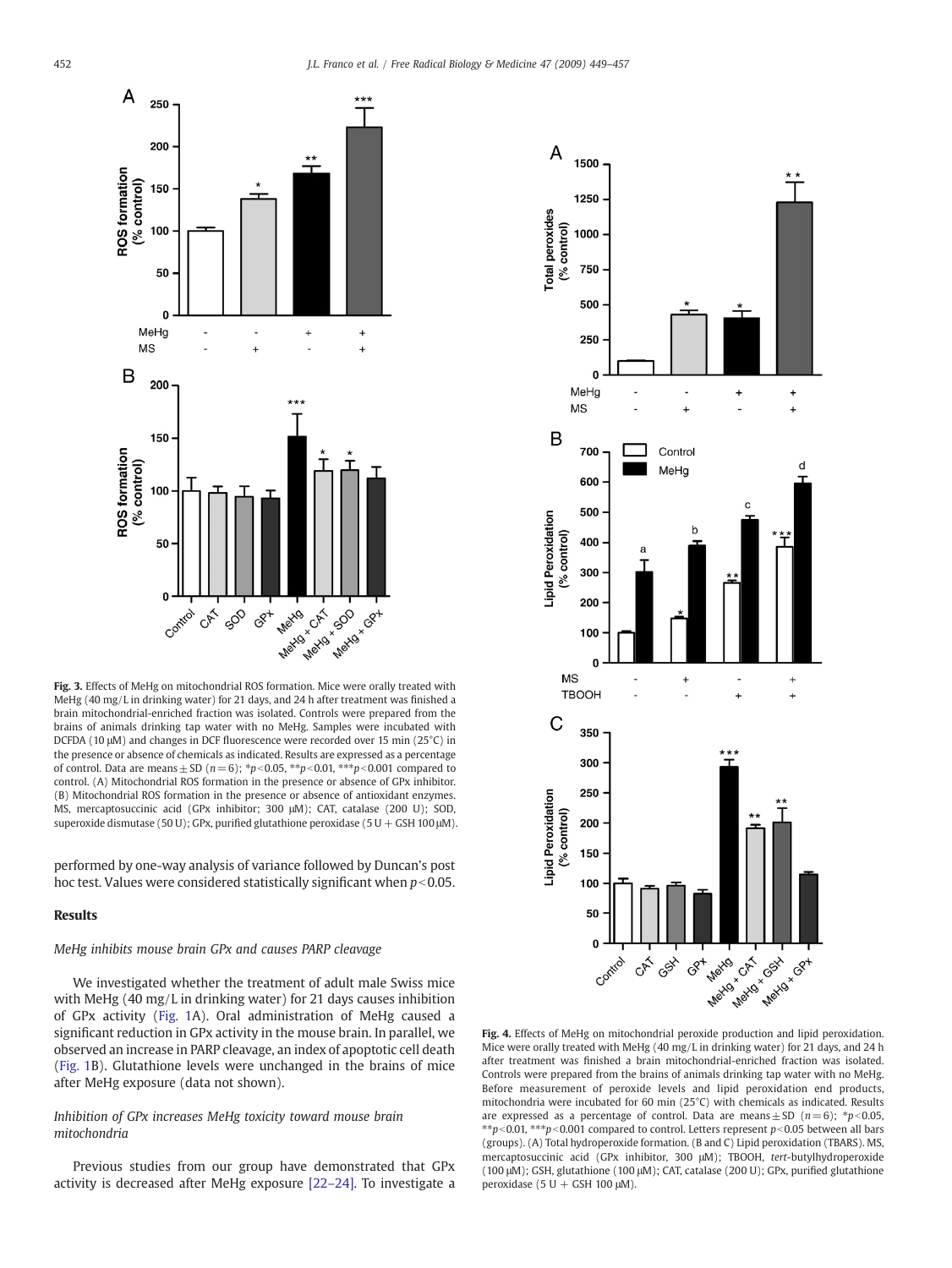<span id="page-4-0"></span>possible role of GPx in MeHg toxicity, we used a model coupling in vivo exposure to MeHg (40 mg/L in drinking water during 21 days) and subsequent in vitro incubations of mitochondria-enriched fractions with MS, a potent inhibitor of GPx, and TBOOH, an organic hydroperoxide that is preferably removed by GPx, without interference by catalase [\[41\]](#page-7-0). [Fig. 2A](#page-2-0) shows that GPx activity was significantly decreased in mitochondria isolated from MeHg-treated animals. After MeHg treatment for 21 days, brain mitochondrialenriched fractions were isolated and incubated for 1 h at room temperature with MS (300 μM) and/or TBOOH (100 μM). There was a significant decrease in the activity of mitochondria isolated from the MeHg-treated animals. A similar decrease occurred in mitochondria from control animals after 1 h in vitro exposure to MS. When mitochondria from MeHg-treated animals were subjected to 1 h incubation with MS, a significant further decrease in mitochondrial function was detected, which was statistically different from that of MeHg- or MS-alone groups [\(Fig. 2B](#page-2-0)). ROS formation was also increased in the MeHg and MS groups and an additive effect was observed in the MeHg plus MS group ([Fig. 3](#page-3-0)A). The incubation of samples with the antioxidant enzyme SOD, a superoxide scavenger, as well as catalase and GPx, which are peroxide detoxifying enzymes, blocked MeHg-induced increase in ROS formation [\(Fig. 3B](#page-3-0)). A significant increase in total peroxides was observed with mitochondria isolated from MeHg-treated animals when they were incubated with MS ([Fig. 4A](#page-3-0)). To determine the role of GPx on MeHg-induced lipid peroxidation, brain mitochondria were incubated with MS and/ or TBOOH ([Fig. 4](#page-3-0)B). Under these conditions, we created a strong and



Fig. 5. Oxidative stress induced by MeHg in SH-SY5Y cells. Cells were incubated with increasing concentrations of MeHg for 24 h. Data are means  $\pm$  SD (n = 4);  $*p<0.05$ . (A) Concentration-dependent effect of MeHg on GPx activity of SH-SY5Y cells. (B) The rate of H2O2 removal in SH-SY5Y cells was decreased after incubation with MeHg 1 μM for 24 h. (C) The production of total hydroperoxides was increased in SH-SY5Y cells treated with MeHg 1 μM for 24 h.



Fig. 6. Cell viability changes after incubation of SH-SY5Y cells with MeHg for 24 h. Data are expressed as means  $\pm$  SD (n=4–10); \*p<0.05, \*\*p<0.01. Letters represent p<0.05 between each other. (A) MeHg causes a concentration-dependent loss of cell viability. (B) Inhibition of GPx with MS significantly increases the loss of cell viability caused by incubation of SH-SY5Y cells with MeHg 1 μM for 24 h. (C) Inhibition of GR with BCNU has no effect on MeHg-driven loss of cell viability in SH-SY5Y cells.

specific pro-oxidative condition favorable for investigating a potential protective effect of GPx against MeHg-driven oxidative damage. This is a result of the inhibition of GPx by MS and the peroxidative action of TBOOH, which can be detoxified preferably by GPx. MS and TBOOH alone elevated TBARS levels in the controls as well as in the MeHgtreated group. These effects were increased when MS and TBOOH were added simultaneously to mitochondria from both control and MeHg-treated groups.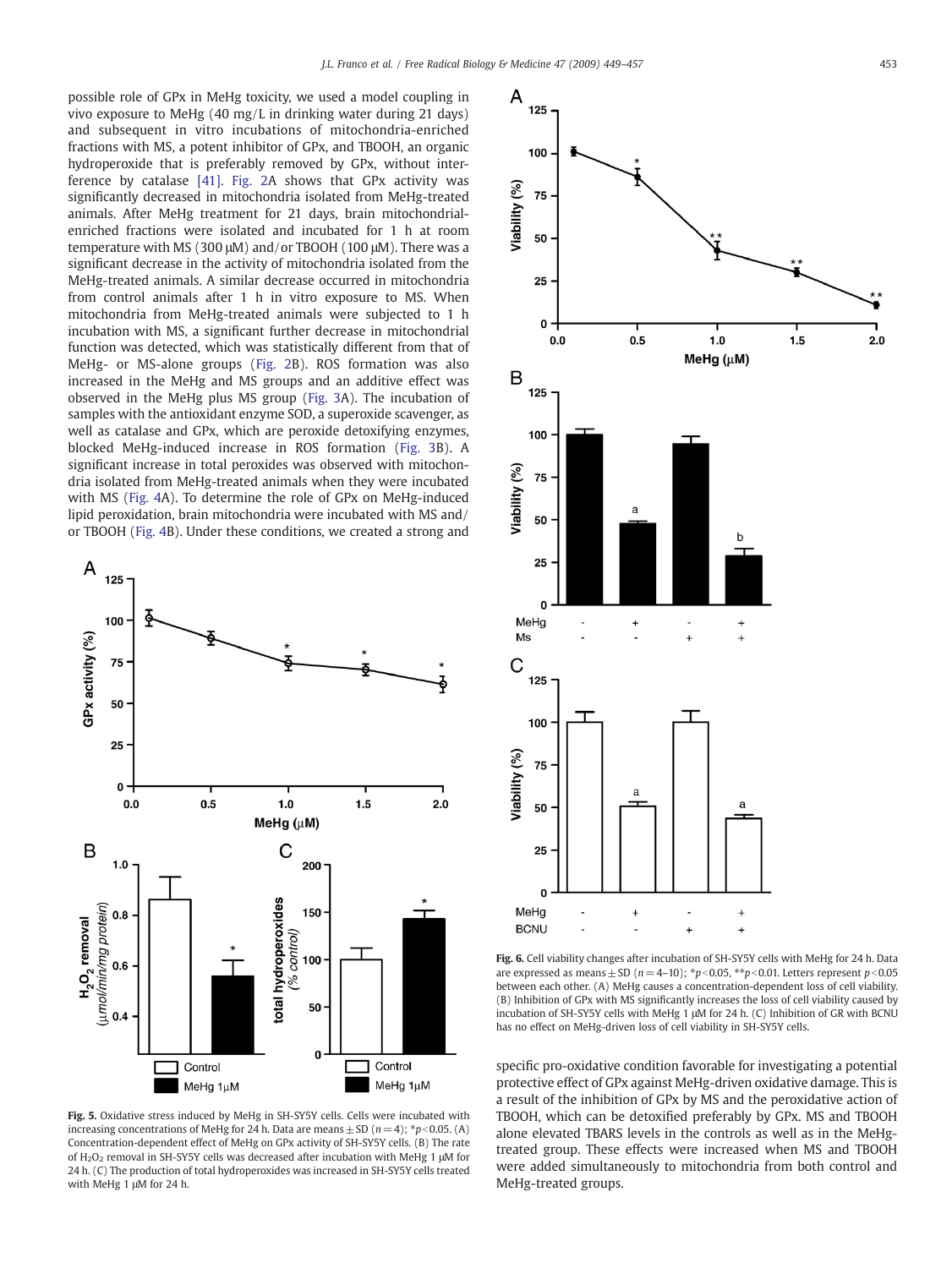

Fig. 7. Apoptosis induced by MeHg in SH-SY5Y cells. After incubation of cells with MeHg for 24 h, cells were harvested and processed for flow-cytometric analysis of apoptosis using the propidium iodide assay. Data are expressed as means  $\pm$  SD (n = 4); \*p<0.05,  $*p$  < 0.01. Letters represent p < 0.05 between each other. (A) MeHg caused a concentration-dependent increase in the number of apoptotic cells. (B) Inhibition of GPx with MS significantly increased MeHg-induced apoptosis in SH-SY5Y cells.

We also tested whether antioxidants could block mitochondrial lipid peroxidation caused by MeHg treatment. [Fig. 4C](#page-3-0) shows that MeHg strongly increased TBARS content. This effect was significantly reduced by incubation with GSH (100 μM) or catalase (200 U/ml). However, GSH and catalase were not able to completely block lipid peroxidation. On the other hand, a complete blockade of lipid peroxidation levels was observed after incubation with purified GPx (5 U/ml plus GSH 100 μM). GSH levels were unchanged in mitochondria isolated from MeHg-treated mice (data not shown).

# Inhibition of GPx increases MeHg toxicity in SH-SY5Y cells

Incubation of SH-SY5Y cells with MeHg for 24 h caused a significant decrease in GPx activity at concentrations of 1, 1.5, and 2 μM [\(Fig. 5](#page-4-0)A). The observed decrease in GPx activity in cells treated with MeHg was correlated to impaired ability of cells to remove hydrogen peroxide from the medium and increased production of total hydroperoxides. As shown in [Fig. 5](#page-4-0)B, the removal of  $H_2O_2$  added to the incubation medium was significantly decreased in cells treated with MeHg (1 μM) for 24 h. [Fig. 5C](#page-4-0) shows that incubation of cells with MeHg for 24 h significantly increased the amount of total hydroperoxides. Parallel to the observed impaired antioxidant activity, cell viability was also reduced after treatment of SH-SY5Y cells with MeHg for 24 h at concentrations ranging from 0.5 to 2 μM ([Fig. 6](#page-4-0)A). Incubation of SH-SY5Y cells with MS, an inhibitor of GPx activity, followed by MeHg elicited a greater loss of cell viability than exposure to MeHg alone ([Fig. 6B](#page-4-0)). Incubation of cells with BCNU, an inhibitor of GR, did not change the effects of MeHg on the viability of SH-SY5Y cells [\(Fig. 6](#page-4-0)C). GSH levels remained unaltered in SH-SY5Y cells incubated for 24 h with MeHg (data not shown).

The number of apoptotic nuclei, measured by the propidium iodide assay, was increased after treatment of SH-SY5Y cells with MeHg 0.5 to 1.5 μM (Fig. 7A). When cells were previously incubated with MS and MeHg, a substantial increase in apoptotic nuclei was observed compared to the control and MeHg-alone groups (Fig. 7B). To confirm the apoptotic changes caused by MeHg on SH-SY5Y cells, we utilized PARP cleavage as a second index of apoptosis. Fig. 8 shows that PARP cleavage became apparent in cells incubated with MeHg for 24 h at concentrations of 0.5 μM and was more obvious at 1 μM (Fig. 8A). Incubation of cells with MS followed by MeHg (0.5 μM) markedly increased PARP cleavage in SH-SY5Y cells (Fig. 8B).

# **Discussion**

There is substantial evidence showing that oxidative stress acts as a major mechanism of MeHg toxicity [\[18,44,19,2\].](#page-7-0) The mechanisms of MeHg-induced oxidative stress involve the overproduction of ROS [\[42,45,39\]](#page-7-0) and the impairment of cellular antioxidant defenses [\[20,21\]](#page-7-0). Studies from our group [\[22](#page-7-0)–24] and others [\[46,47\]](#page-7-0) have demonstrated that MeHg is able to reduce the activity of the antioxidant enzyme GPx in vitro and in vivo. However, a detailed investigation of the role of GPx in MeHg neurotoxicity is unavailable.

MeHg dose and the time of exposure utilized in this study were based on previous studies from our group [\[48,38\]](#page-7-0). Indeed, in a time study on oral exposure to MeHg in adult mice [\[38\]](#page-7-0), we observed that a 3-week MeHg exposure (40 mg/L, diluted in drinking water) induced a significant neurotoxicity in adult male mice, evaluated by behavioral parameters (motor performance). Moreover, based on a previous dose–response study [\[48\]](#page-7-0), we observed that MeHg at 10 mg/L (diluted in drinking water, for 2 weeks) did not induce evident neurotoxicity, but levels higher than 40 mg/L led to a decreased liquid ingestion, probably due to the unpleasant metallic taste of MeHg. So, in this study, we selected a single MeHg level (40 mg/L, dissolved in drinking water) [\[48\]](#page-7-0) with an exposure period of 21 days. With respect to the Hg levels in the CNS of animals after such exposure schedules, we observed that the oral exposure to MeHg at the aforementioned levels (via drinking water) led to cerebellar Hg levels of 2.6 ppm in adult mice [\[23\]](#page-7-0), which correspond to around 10 μM. The significant



Fig. 8. Apoptosis induced by MeHg in SH-SY5Y cells. After incubation of cells with MeHg for 24 h, cells were harvested and processed for immunoblot analysis of apoptosis using PARP antibody. Images are representative of blots from at least three experiments  $(n= 6)$ . (A) MeHg caused a concentration-dependent increase in PARP cleavage. (B) Cells were treated with MeHg 0.5 μM and MS 500 μM. Inhibition of GPx with MS increased MeHg-induced PARP cleavage in SH-SY5Y cells.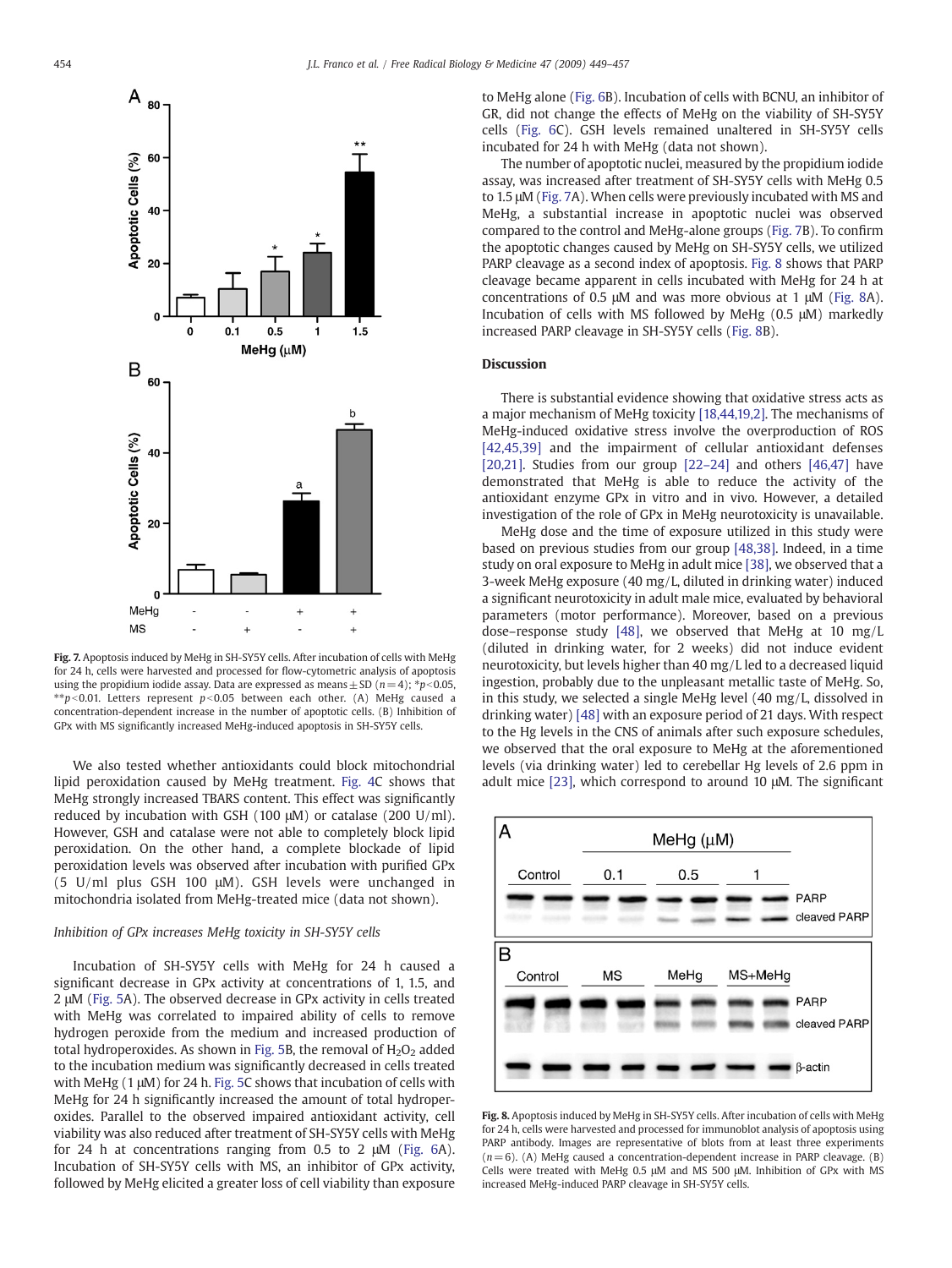toxicity in cultured neuronal cell lines (present study)—at levels 10 fold lower (1  $\mu$ M) than those found under in vivo conditions [\[23\]](#page-7-0) might be related, at least in part, to the absence of astrocytes in the culture. In fact, it is well known that the toxicity elicited by MeHg toward neurons is significantly decreased in cocultures containing astrocytes [\[49\]](#page-7-0).

The long-term exposure of adult Swiss mice to a concentration of 40 mg/L (diluted in drinking water) MeHg caused a significant reduction in GPx activity in the brain (about 50%). The vulnerability of cells to the toxic effects of mercury compounds relies on a functional defense system [\[50\]](#page-7-0). Considering the role of ROS in MeHg toxicity [\[18\],](#page-7-0) an impaired antioxidant defense apparatus can result in a critical susceptibility to the deleterious effects of MeHg. A reduced GPx activity impairs cellular defense systems against a range of prooxidative conditions and increases ROS formation and oxidative damage [\[35,51,52\]](#page-7-0). Because of the well-known capacity of MeHg to generate ROS, including hydrogen peroxide, GPx may act as a central protective enzyme for the removal of  $H_2O_2$  induced by MeHg. In addition, inhibition of GPx by MeHg can be considered an important factor in the  $H_2O_2$  production caused by this agent.

Decreased GPx activity has been associated with apoptosis in models of ischemic injury [\[53\]](#page-8-0) and diabetes [\[54\]](#page-8-0) as well as in metal intoxication studies [\[55\]](#page-8-0). In our study, the treatment of mice with MeHg for 21 days in drinking water caused an increase in PARP cleavage, indicating that in addition to the observed inhibition of GPx activity, MeHg also caused apoptosis in mouse brain. In previous reports, we have demonstrated that the treatment regimen adopted in this study is able to increase MeHg levels in the brain and induce locomotor deficits [\[38,22,24\].](#page-7-0) Thus, the present data together with our previously published results suggest that the deleterious effects of MeHg may be related to increased oxidative stress caused by inhibition of GPx and increased apoptotic cell death in the brain of treated animals.

Mitochondria have been suggested to be important targets for MeHg pro-oxidative effects [\[56,39,47\].](#page-8-0) Apoptosis driven by mitochondrial disturbances usually involves alterations of the mitochondrial transmembrane potential ( $\Delta\psi_m$ ) and the release of cytochrome c into the cytoplasm, followed by caspase activation [\[57,58\].](#page-8-0) Mercury is known to accumulate inside mitochondria, and it can change mitochondrial membrane permeability and cause reduction of the mitochondrial transmembrane potential [\[59](#page-8-0)–61]. Consequently, several studies have suggested that apoptosis is a critical phenomenon involved in MeHg-induced neurotoxicity [\[62,63\]](#page-8-0).

To evaluate the role of mitochondrial GPx in MeHg-induced mitochondrial dysfunction, we utilized an experimental model in which mouse brain mitochondria isolated from MeHg-treated animals were incubated in vitro with MS, a GPx inhibitor, and/or TBOOH, a peroxide preferably cleared by GPx. Mitochondrial GPx was substantially inhibited after MeHg treatment (about 65%). These data support the literature findings showing that mercury accumulates in mitochondria and add new information about MeHg-induced impairment of the mitochondrial redox balance, placing GPx as a central target for MeHg toxicity. In the study of Mori and colleagues [\[47\],](#page-7-0) it was also shown that MeHg can decrease mitochondrial GPx activity, potentiating mitochondrial dysfunction. The inhibition of GPx activity in mouse brain mitochondria after MeHg poisoning was consistent with the increased production of ROS, total hydroperoxides, and lipid peroxidation end products. In line with these observations, we also observed a significant decrease in mitochondrial activity. The inhibition of GPx with MS substantially elicited mitochondrial oxidative stress and loss of viability caused by MeHg intoxication. When MS and TBOOH were incubated alone or in combination, an additive effect on MeHg-induced lipid peroxidation was always apparent [\(Fig. 4](#page-3-0)). Mitochondrial GSH levels were unchanged after MeHg treatment (data not shown). These observations strongly suggest that MeHg-induced lipid peroxidation is a consequence of GPx inhibition. To confirm this hypothesis, we incubated mouse brain mitochondria with exogenous GPx and then measured lipid peroxidation as TBARS levels. Addition of GPx to the incubation medium completely blocked MeHg-induced lipid peroxidation ([Fig. 4](#page-3-0)C), indicating that deficient peroxide detoxification due to reduced thiol-peroxidase activity is a major event in MeHg-induced lipid peroxidation. The addition of catalase also reduced TBARS content, but to a lesser extent, confirming the major role of mitochondrial GPx in the protection against MeHg-induced lipid peroxidation. Concomitant with this result, the addition of catalase also partially blocked ROS formation in MeHg-exposed mouse brain mitochondria [\(Fig. 3B](#page-3-0)), whereas incubation with GPx completely prevented ROS production. The incubation with SOD also partially blocked ROS production in the MeHg-exposed samples, indicating that superoxide anions were being induced by MeHg. Superoxide can be converted to hydrogen peroxide by catalase and GPx in the mitochondria [\[64\]](#page-8-0), which in turn could be, at least in part, responsible for the increase in DCF fluorescence in our model. The formation of ROS by mitochondria is strongly related to changes in the mitochondrial transmembrane potential [\[65\].](#page-8-0) Taking into account that MeHg is able to disturb  $\Delta\psi_m$ , an inhibition of GPx can cause severe deleterious effects to mitochondrial function via exacerbated ROS formation.

We also investigated the role of GPx in MeHg toxicity in human neuroblastoma SH-SY5Y cells. Similar to the observed decrease in GPx activity in mouse brain and mouse brain mitochondria, MeHg also caused an inhibition of GPx in SH-SY5Y cells (about 25%). This effect was correlated to a loss of cell viability and increased apoptosis. When cells were incubated with the GPx inhibitor MS, MeHg-induced loss of viability and apoptosis were substantially stimulated. Importantly, the MeHg-induced GPx inhibition correlates with the impaired ability of MeHg-treated cells to detoxify  $H_2O_2$ , suggesting that GPx inhibition by MeHg contributes to an increased oxidative condition.

The apoptotic changes caused by MeHg in SH-SY5Y cells may be linked to a disruption of mitochondrial function in these cells. MeHg was showed to potently disrupt mitochondrial  $\Delta \psi_{\rm m}$  [\[19\].](#page-7-0) It was demonstrated that loss of  $\Delta\psi_m$  causes cytochrome c release into the cytosol and initiates apoptotic cascades involving caspase activation [\[57,58\]](#page-8-0). In our study we found that incubation of SH-SY5Y cells caused proteolysis of PARP, a substrate of multiple caspases. This is in line with literature data showing that mercury chloride induced apoptosis in HL-60 cells via mitochondrial dysfunction, cytochrome c release, and PARP cleavage [\[61\].](#page-8-0) In addition, it was shown that thimerosal, an organic form of mercury used as a preservative in vaccines, causes PARP cleavage by means of cytochrome c release and caspase activation in the SK-N-SH cell line [\[66\]](#page-8-0).

Studies using genetic deletion of cellular GPx showed that animals lacking this enzyme are highly susceptible to oxidative challenge [\[31\].](#page-7-0) It is also evident that treatment with antioxidants such as vitamin E is not able to replace the GPx protective effects against acute oxidative damage [\[51\]](#page-7-0). However, treatment with GPx mimics known to increase GPx activity can protect cells against oxidative stress [\[67,68\].](#page-8-0) Considering MeHg as an environmental contaminant that is known to kill cells by mechanisms involving an overproduction of ROS, including hydrogen peroxide, GPx could be a major antioxidant and protective enzyme against MeHg toxicity. Impairment of antioxidant defenses seems to be a relevant issue in terms of human exposure to MeHg [\[69\].](#page-8-0) In this regard, our data show that MeHg is able to block GPx activity and cause deleterious effects to both cultured cells (SH-SY5Y) and mitochondrial-enriched fractions from mouse brain. In addition, our results also show that inhibition of GPx results in a potentiation of MeHg neurotoxicity. These results contribute positively to a better understanding of MeHg mechanisms of toxicity.

In conclusion, this study provides substantial evidence that suggests that GPx is an important target of and a major cellular defense against MeHg-induced neurotoxicity. Our results show that MeHg is able to reduce GPx activity in three different models and that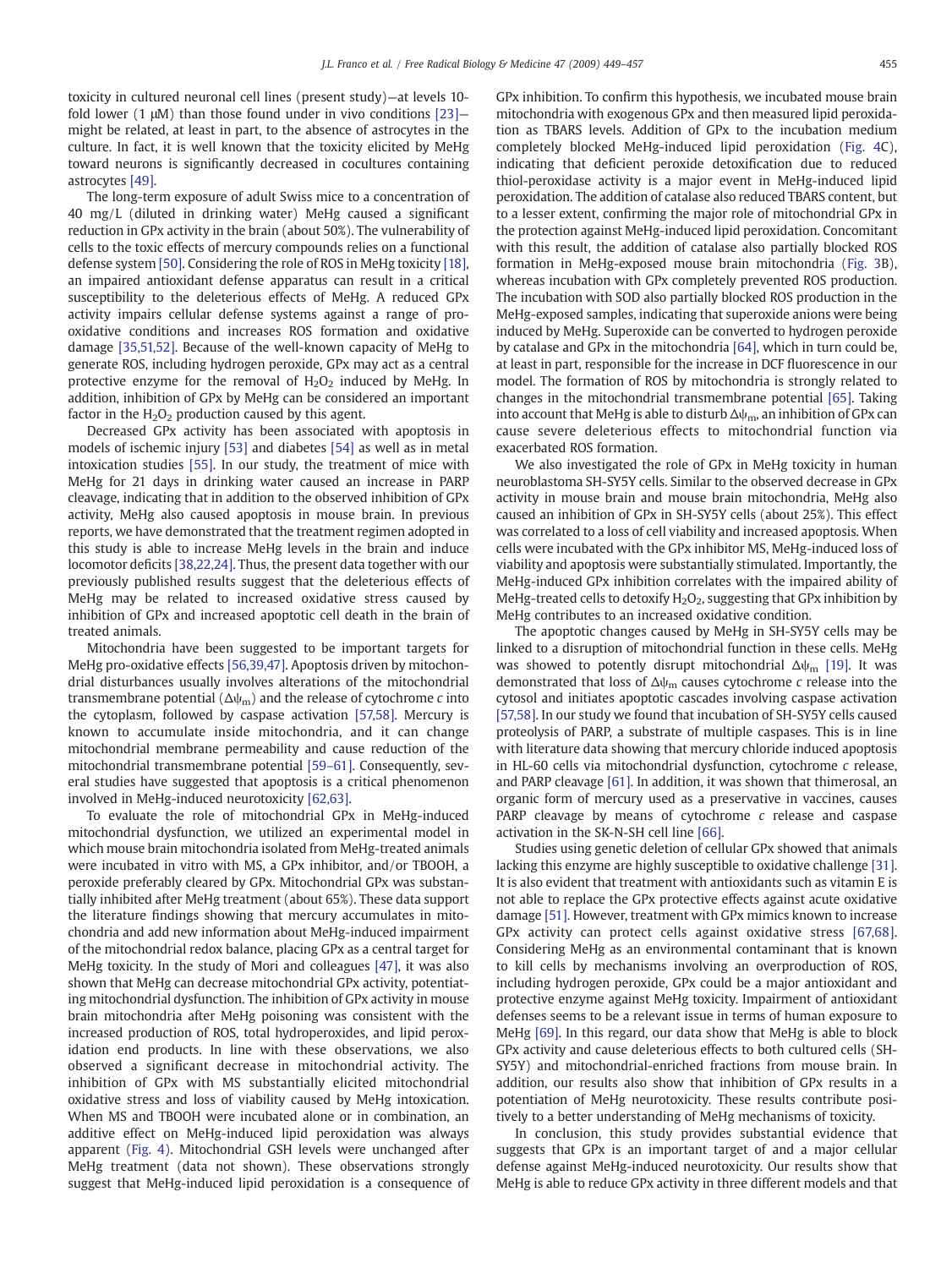<span id="page-7-0"></span>inhibition of this antioxidant enzyme causes a significant augmentation of MeHg-induced impairment of cell viability and oxidative stress.

## Acknowledgments

The authors acknowledge CNPq and FAPESC (Brazil) and The University of Newcastle (Australia).

# References

- [1] Clarkson, T. W.; Magos, L.; Myers, G. J. The toxicology of mercury—current exposures and clinical manifestations. N. Engl. J. Med. 349:1731–1737; 2003.
- Aschner, M.; Syversen, T.; Souza, D. O.; Rocha, J. B.; Farina, M. Involvement of glutamate and reactive oxygen species in methylmercury neurotoxicity. Braz. J. Med. Biol. Res. 40:285–291; 2007.
- [3] Johansson, C.; Castoldi, A. F.; Onishchenko, N.; Manzo, L.; Vahter, M.; Ceccatelli, S. Neurobehavioural and molecular changes induced by methylmercury exposure during development. Neurotox. Res. 11:241–260; 2007.
- Week, M. E.; Leicester, H. M. Anthropogenic use of mercury. Wisconsin Mercury Sourcebook. Wisconsin Department of Natural Resource, Madison, pp. 87–91K; 1997.
- Myers, G. J.; Davidson, P. W.; Strain, J. J. Nutrient and methyl mercury exposure from consuming fish. J. Nutr. 137:2805–2808; 2007.
- [6] Malm, O. Gold mining as a source of mercury exposure in the Brazilian Amazon. Environ. Res. 77:73–78; 1998.
- [7] Clarkson, T. W. The three modern faces of mercury. Environ. Health Perspect. 110 (Suppl. 1):11–23; 2002.
- [8] Aschner, M.; Yao, C. P.; Allen, J. W.; Tan, K. H. Methylmercury alters glutamate transport in astrocytes. Neurochem. Int. 37:199–206; 2000.
- [9] Shanker, G.; Syversen, T.; Aschner, M. Astrocyte-mediated methylmercury neurotoxicity. Biol. Trace Elem. Res. 95:1–10; 2003.
- [10] Farina, M.; Dahm, K. C.; Schwalm, F. D.; Brusque, A. M.; Frizzo, M. E.; Zeni, G.; Souza, D. O.; Rocha, J. B. Methylmercury increases glutamate release from brain synaptosomes and glutamate uptake by cortical slices from suckling rat pups: modulatory effect of ebselen. Toxicol. Sci. 73:135–140; 2003.
- [11] Herden, C. J.; Pardo, N. E.; Hajela, R. K.; Yuan, Y.; Atchison, W. D. Differential effects of methylmercury on gamma-aminobutyric acid type A receptor currents in rat cerebellar granule and cerebral cortical neurons in culture. J. Pharmacol. Exp. Ther. 324:517–528; 2008.
- [12] Gimenez-Llort, L.; Ahlbom, E.; Dare, E.; Vahter, M.; Ogren, S.; Ceccatelli, S. Prenatal exposure to methylmercury changes dopamine-modulated motor activity during early ontogeny: age and gender-dependent effects. Environ. Toxicol. Pharmacol. 9: 61–70; 2001.
- [13] Dare, E.; Fetissov, S.; Hokfelt, T.; Hall, H.; Ogren, S. O.; Ceccatelli, S. Effects of prenatal exposure to methylmercury on dopamine-mediated locomotor activity and dopamine D2 receptor binding. Naunyn Schmiedebergs Arch. Pharmacol. 367: 500–508; 2003.
- [14] Castoldi, A. F.; Blandini, F.; Randine, G.; Samuele, A.; Manzo, L.; Coccini, T. Brain monoaminergic neurotransmission parameters in weanling rats after perinatal exposure to methylmercury and 2,2′,4,4′,5,5′-hexachlorobiphenyl (PCB153). Brain Res. 1112:91–98; 2006.
- [15] Coccini, T.; Randine, G.; Castoldi, A. F.; Grandjean, P.; Ostendorp, G.; Heinzow, B.; Manzo, L. Effects of developmental co-exposure to methylmercury and 2,2′,4,4′,5,5′-hexachlorobiphenyl (PCB153) on cholinergic muscarinic receptors in rat brain. Neurotoxicology 27:468–477; 2006.
- [16] Sirois, J. E.; Atchison, W. D. Methylmercury affects multiple subtypes of calcium channels in rat cerebellar granule cells. Toxicol. Appl. Pharmacol. 167:1–11; 2000.
- [17] Atchison, W. D. Is chemical neurotransmission altered specifically during methylmercury-induced cerebellar dysfunction? Trends Pharmacol. Sci. 26: 549–557; 2005.
- [18] Ou, Y. C.; White, C. C.; Krejsa, C. M.; Ponce, R. A.; Kavanagh, T. J.; Faustman, E. M. The role of intracellular glutathione in methylmercury-induced toxicity in embryonic neuronal cells. Neurotoxicology 20:793–804; 1999.
- [19] Yin, Z.; Milatovic, D.; Aschner, J. L.; Syversen, T.; Rocha, J. B.; Souza, D. O.; Sidoryk, M.; Albrecht, J.; Aschner, M. Methylmercury induces oxidative injury, alterations in permeability and glutamine transport in cultured astrocytes. Brain Res. 1131: 1–10; 2007.
- [20] Shanker, G.; Syversen, T.; Aschner, J. L.; Aschner, M. Modulatory effect of glutathione status and antioxidants on methylmercury-induced free radical formation in primary cultures of cerebral astrocytes. Brain Res. Mol. Brain Res. 137: 11–22; 2005.
- [21] Kaur, P.; Aschner, M.; Syversen, T. Glutathione modulation influences methyl mercury induced neurotoxicity in primary cell cultures of neurons and astrocytes. Neurotoxicology 27:492-500; 2006.
- [22] Farina, M.; Franco, J. L.; Ribas, C. M.; Meotti, F. C.; Missau, F. C.; Pizzolatti, M. G.; Dafre, A. L.; Santos, A. R. Protective effects of Polygala paniculata extract against methylmercury-induced neurotoxicity in mice. J. Pharm. Pharmacol. 57: 1503–1508; 2005.
- [23] Franco, J. L.; Teixeira, A.; Meotti, F. C.; Ribas, C. M.; Stringari, J.; Garcia Pomblum, S. C.; Moro, A. M.; Bohrer, D.; Bairros, A. V.; Dafre, A. L.; Santos, A. R.; Farina, M. Cerebellar thiol status and motor deficit after lactational exposure to methylmercury. Environ. Res. 102:22–28; 2006.
- [24] Carvalho, M. C.; Franco, J. L.; Ghizoni, H.; Kobus, K.; Nazari, E. M.; Rocha, J. B.;

Nogueira, C. W.; Dafre, A. L.; Muller, Y. M.; Farina, M. Effects of 2,3-dimercapto-1 propanesulfonic acid (DMPS) on methylmercury-induced locomotor deficits and cerebellar toxicity in mice. Toxicology 239:195–203; 2007.

- [25] Dringen, R. Metabolism and functions of glutathione in brain. Prog. Neurobiol. 62: 649–671; 2000.
- [26] Brigelius-Flohe, R. Glutathione peroxidases and redox-regulated transcription factors. Biol. Chem. 387:1329–1335; 2006.
- [27] Arthur, J. R. The glutathione peroxidases. Cell. Mol. Life Sci. 57:1825-1835: 2000.
- [28] Yoshida, T.; Maulik, N.; Engelman, R. M.; Ho, Y. S.; Magnenat, J. L.; Rousou, J. A.; Flack 3rd, J. E.; Deaton, D.; Das, D. K. Glutathione peroxidase knockout mice are susceptible to myocardial ischemia reperfusion injury. Circulation 96:II-216–II-220; 1997.
- [29] Fu, Y.; Cheng, W. H.; Porres, J. M.; Ross, D. A.; Lei, X. G. Knockout of cellular glutathione peroxidase gene renders mice susceptible to diquat-induced oxidative stress. Free Radic. Biol. Med.  $27:605-611:1999$ .
- [30] Yoshida, T.; Watanabe, M.; Engelman, D. T.; Engelman, R. M.; Schley, J. A.; Maulik, N.; Ho, Y. S.; Oberley, T. D.; Das, D. K. Transgenic mice overexpressing glutathione peroxidase are resistant to myocardial ischemia reperfusion injury. J. Mol. Cell. Cardiol. 28:1759–1767; 1996.
- [31] Cheng, W. H.; Ho, Y. S.; Valentine, B. A.; Ross, D. A.; Combs Jr., G. F.; Lei, X. G. Cellular glutathione peroxidase is the mediator of body selenium to protect against paraquat lethality in transgenic mice. J. Nutr. 128:1070-1076; 1998.
- [32] Baliga, M. S.; Wang, H.; Zhuo, P.; Schwartz, J. L.; Diamond, A. M. Selenium and GPx-1 overexpression protect mammalian cells against UV-induced DNA damage. Biol. Trace Elem. Res. 115:227–242; 2007.
- [33] Kelner, M. J.; Bagnell, R. D.; Uglik, S. F.; Montoya, M. A.; Mullenbach, G. T. Heterologous expression of selenium-dependent glutathione peroxidase affords cellular resistance to paraquat. Arch. Biochem. Biophys. 323:40–46; 1995.
- [34] Weiss, N.; Zhang, Y. Y.; Heydrick, S.; Bierl, C.; Loscalzo, J. Overexpression of cellular glutathione peroxidase rescues homocyst(e)ine-induced endothelial dysfunction. Proc. Natl. Acad. Sci. USA 98:12503–12508; 2001.
- [35] Asahi, M.; Fujii, J.; Suzuki, K.; Seo, H. G.; Kuzuya, T.; Hori, M.; Tada, M.; Fujii, S.; Taniguchi, N. Inactivation of glutathione peroxidase by nitric oxide: implication for cytotoxicity. J. Biol. Chem. 270:21035–21039; 1995.
- [36] Durmaz, A.; Dikmen, N. Homocysteine effects on cellular glutathione peroxidase (GPx-1) activity under in vitro conditions. J. Enzyme Inhib. Med. Chem. 22: 733–738; 2007.
- [37] Chaudiere, J.; Wilhelmsen, E. C.; Tappel, A. L. Mechanism of selenium-glutathione peroxidase and its inhibition by mercaptocarboxylic acids and other mercaptans. J. Biol. Chem. 259:1043–1050; 1984.
- [38] Dietrich, M. O.; Mantese, C. E.; dos Anjos, G.; Souza, D. O.; Farina, M. Motor impairment induced by oral exposure to methylmercury in adult mice. Environ. Toxicol. Pharmacol. 19:169–175; 2005.
- [39] Franco, J. L.; Braga, H. C.; Stringari, J.; Missau, F. C.; Posser, T.; Mendes, B. G.; Leal, R. B.; Santos, A. R.; Dafre, A. L.; Pizzolatti, M. G.; Farina, M. Mercurial-induced hydrogen peroxide generation in mouse brain mitochondria: protective effects of quercetin. Chem. Res. Toxicol. 20:1919–1926; 2007.
- [40] Nicoletti, I.; Migliorati, G.; Pagliacci, M. C.; Grignani, F.; Riccardi, C. A rapid and simple method for measuring thymocyte apoptosis by propidium iodide staining and flow cytometry. J. Immunol. Methods 139:271-279; 1991.
- [41] Dringen, R.; Kussmaul, L.; Hamprecht, B. Detoxification of exogenous hydrogen peroxide and organic hydroperoxides by cultured astroglial cells assessed by microtiter plate assay. Brain Res. Brain Res. Protoc. 2:223–228; 1998.
- [42] Ali, S. F.; LeBel, C. P.; Bondy, S. C. Reactive oxygen species formation as a biomarker of methylmercury and trimethyltin neurotoxicity. Neurotoxicology 13:637–648; 1992.
- [43] Ohkawa, H.; Ohishi, N.; Yagi, K. Assay for lipid peroxides in animal tissues by thiobarbituric acid reaction. Anal. Biochem. 95:351–358; 1979.
- [44] Manfroi, C. B.; Schwalm, F. D.; Cereser, V.; Abreu, F.; Oliveira, A.; Bizarro, L.; Rocha, J. B.; Frizzo, M. E.; Souza, D. O.; Farina, M. Maternal milk as methylmercury source for suckling mice: neurotoxic effects involved with the cerebellar glutamatergic system. Toxicol. Sci. 81:172–178; 2004.
- [45] Lund, B. O.; Miller, D. M.; Woods, J. S. Studies on  $Hg(II)$ -induced  $H_2O_2$  formation and oxidative stress in vivo and in vitro in rat kidney mitochondria. Biochem. Pharmacol. 45:2017–2024; 1993.
- [46] Watanabe, C.; Yoshida, K.; Kasanuma, Y.; Kun, Y.; Satoh, H. In utero methylmercury exposure differentially affects the activities of selenoenzymes in the fetal mouse brain. Environ. Res. 80:208–214; 1999.
- [47] Mori, N.; Yasutake, A.; Hirayama, K. Comparative study of activities in reactive oxygen species production/defense system in mitochondria of rat brain and liver, and their susceptibility to methylmercury toxicity. Arch. Toxicol. 81:769–776; 2007.
- [48] Farina, M.; Frizzo, M. E.; Soares, F. A.; Schwalm, F. D.; Dietrich, M. O.; Zeni, G.; Rocha, J. B.; Souza, D. O. Ebselen protects against methylmercury-induced inhibition of glutamate uptake by cortical slices from adult mice. Toxicol. Lett. 144:351–357; 2003.
- [49] Morken, T. S.; Sonnewald, U.; Aschner, M.; Syversen, T. Effects of methylmercury on primary brain cells in mono- and co-culture. Toxicol. Sci. 87:169–175; 2005.
- [50] Sarafian, T. A.; Bredesen, D. E.; Verity, M. A. Cellular resistance to methylmercury. Neurotoxicology 17:27–36; 1996.
- [51] Cheng, W. H.; Valentine, B. A.; Lei, X. G. High levels of dietary vitamin E do not replace cellular glutathione peroxidase in protecting mice from acute oxidative stress. J. Nutr. 129:1951–1957; 1999.
- [52] Shin, E. J.; Ko, K. H.; Kim, W. K.; Chae, J. S.; Yen, T. P.; Kim, H. J.; Wie, M. B.; Kim, H. C. Role of glutathione peroxidase in the ontogeny of hippocampal oxidative stress and kainate seizure sensitivity in the genetically epilepsy-prone rats. Neurochem. Int. 52:1134–1147; 2008.